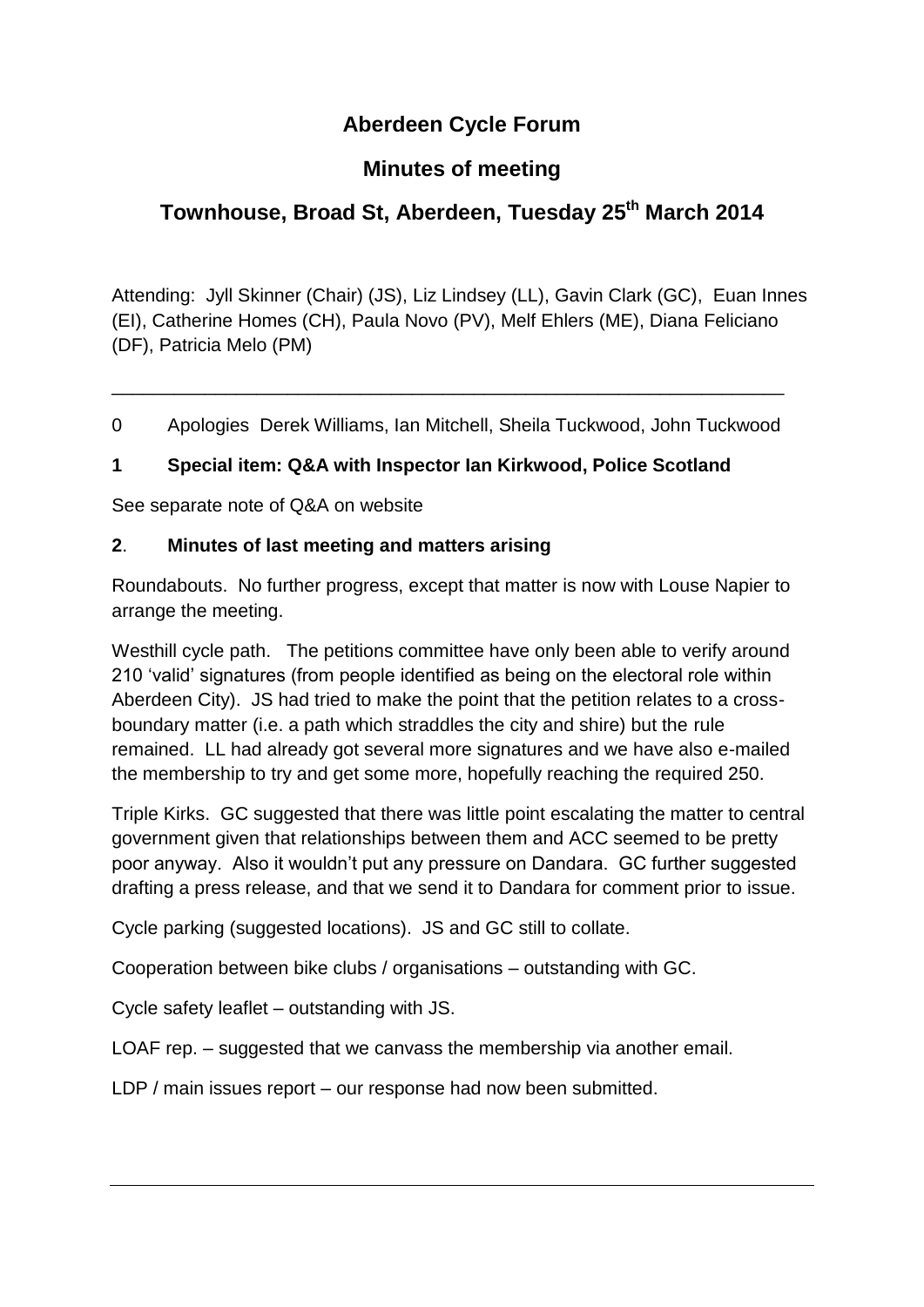## **3. Transport Scotland Interchange Project**

JS had met with a representative from this project which is looking at cycle access to transport hubs (ferry, train and bus station). They are to put us in contact with Sustrans as it was suggested there might be funds available that we could utilise (e.g. for publication of the cycle safety leaflet?)

### **4. 2014 Cycle count**

We need to identify a date for this in May. Last year numbers had been slightly down possibly as a result of some very cold weather but also because the date of the count coincided with University exam week. It was though that the exams begin on 24<sup>th</sup> May, so suggested that we go for either the 2<sup>nd</sup> or 3<sup>rd</sup> week (i.e. w/c 5<sup>th</sup> or w/c 12<sup>th</sup>). As ever we will need volunteers to take part, and in Derek's absence we will also need someone to do the coordination.

## **5. AOBs**

i) PV, ME, DF and PM were interested to know if ACF had ever organised a protest ride or other mass ride to raise the awareness of cycling in Aberdeen. There was a good discussion of the merits and drawbacks of 'critical mass' type rides, and whether they could work in Aberdeen. They had been tried in the past (by others) with limited impact. BeCycle also arrange a monthly ride. ACF has in the past discussed having its own ride along the lines of 'Pedal on Parliament' and this was something that we should consider in more detail. ACF would not want to align itself with spontaneous, unorganised or unauthorised mass rides, but that was not to say that others couldn't take up those ideas if they wished.

It was agreed that ACF should further consider the idea of an organised protest ride for later in the year (would now be too late to do it on 26<sup>th</sup> April to coincide with Pedal on Parliament). Suggestions for suitable dates (and routes) were welcome.

PV et al would also contact BeCycle to find out if their rides were still happening.

ii) Auchmill Road – we are trying to collate feedback from users of this shared use path, especially in relation to the recent improvements. Please send to the usual email address.

iii) LL reported an improvement had been made to the problem with the visibility of the lights on the Toucan crossing at the far end (i.e. west) of Lang Stracht. The angle of the lights had been adjusted to make them more visible to drivers.

iv) GC pointed out that the car parking spaces off Polmuir Road, at the gates of Duthie Park, had all been re-painted recently including a pedestrian route marked in yellow. Given the number of cyclists using this route to come off the Deeside Way it was disappointing that no specific provision had been made for cyclists. The 'Keep Clear' marking at the base of the off-ramp had been removed and a car parking